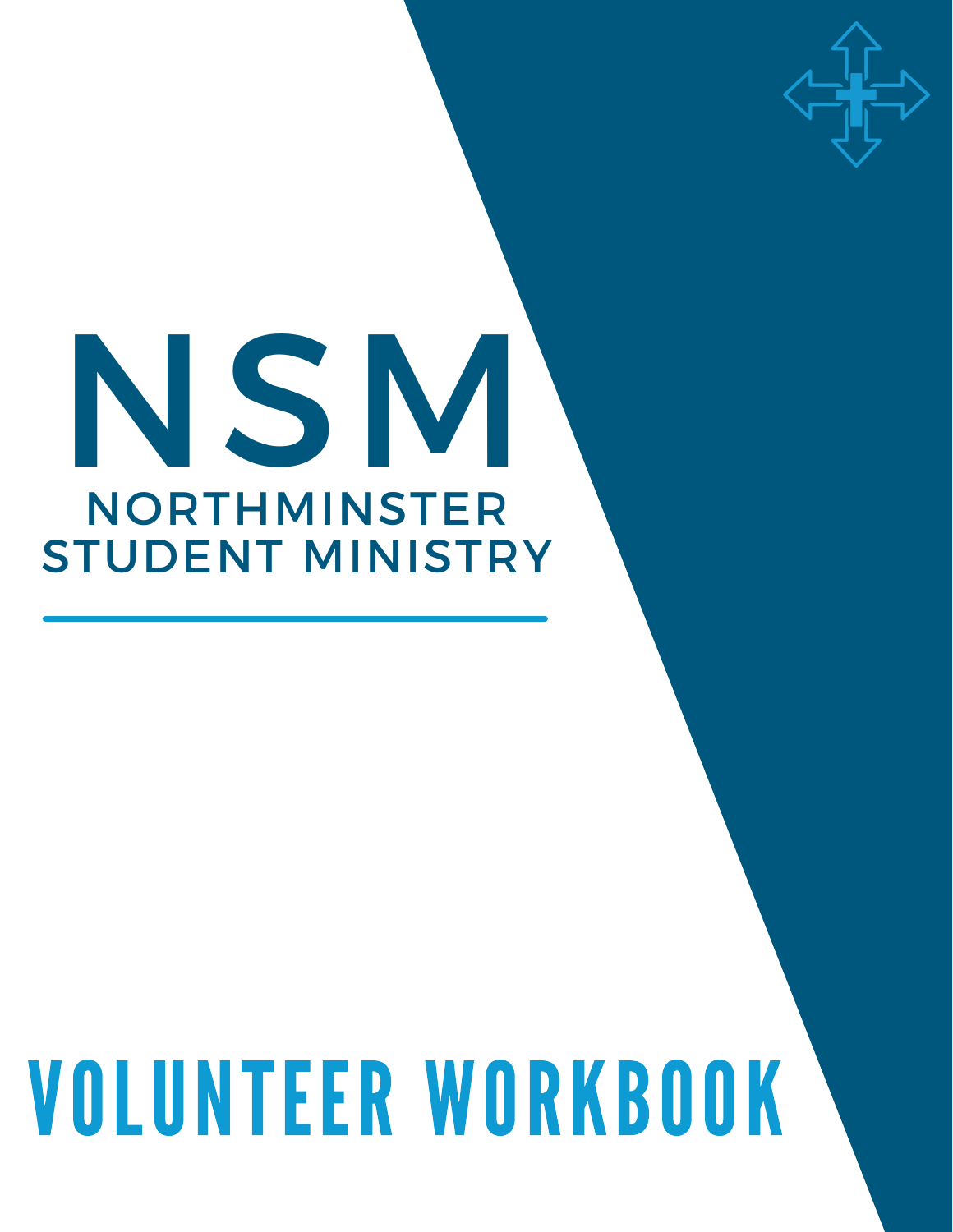## WHO WE ARE:

Northminster Student Ministry strives to encounter, serve, and connect with students in our community. Our goal is to meet students on their turf and build relationships that can help students grow in their faith and lives. We challenge every leader and student to be a lightseeker, story-teller, and tribe-dweller in their community.





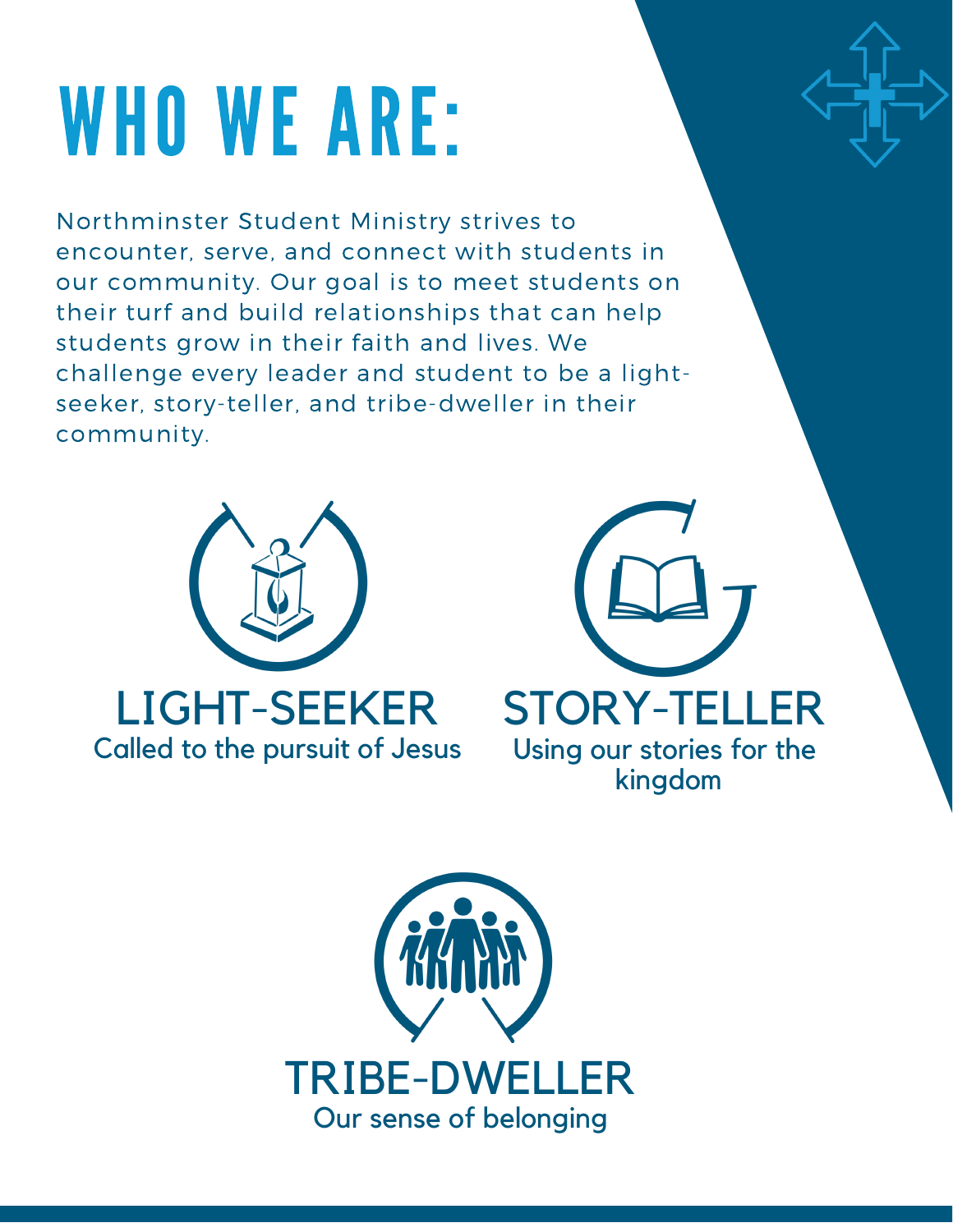### VOLUNTEER GUIDELINES:

Volunteers...

-are screened and vetted prior to any Northminster Student Ministry event.

-are open and working towards the continuation of their faith in Jesus Christ.

-have a desire to build relationships with students through the way they love and present the gospel to them.

-are up front with their expectations and commitment to our ministry, community, and our body of Christ.

-Understand the magnitude of their words and actions in the lives of students.

-Live above reproach in their interactions with any student and understand their duty to keep them safe.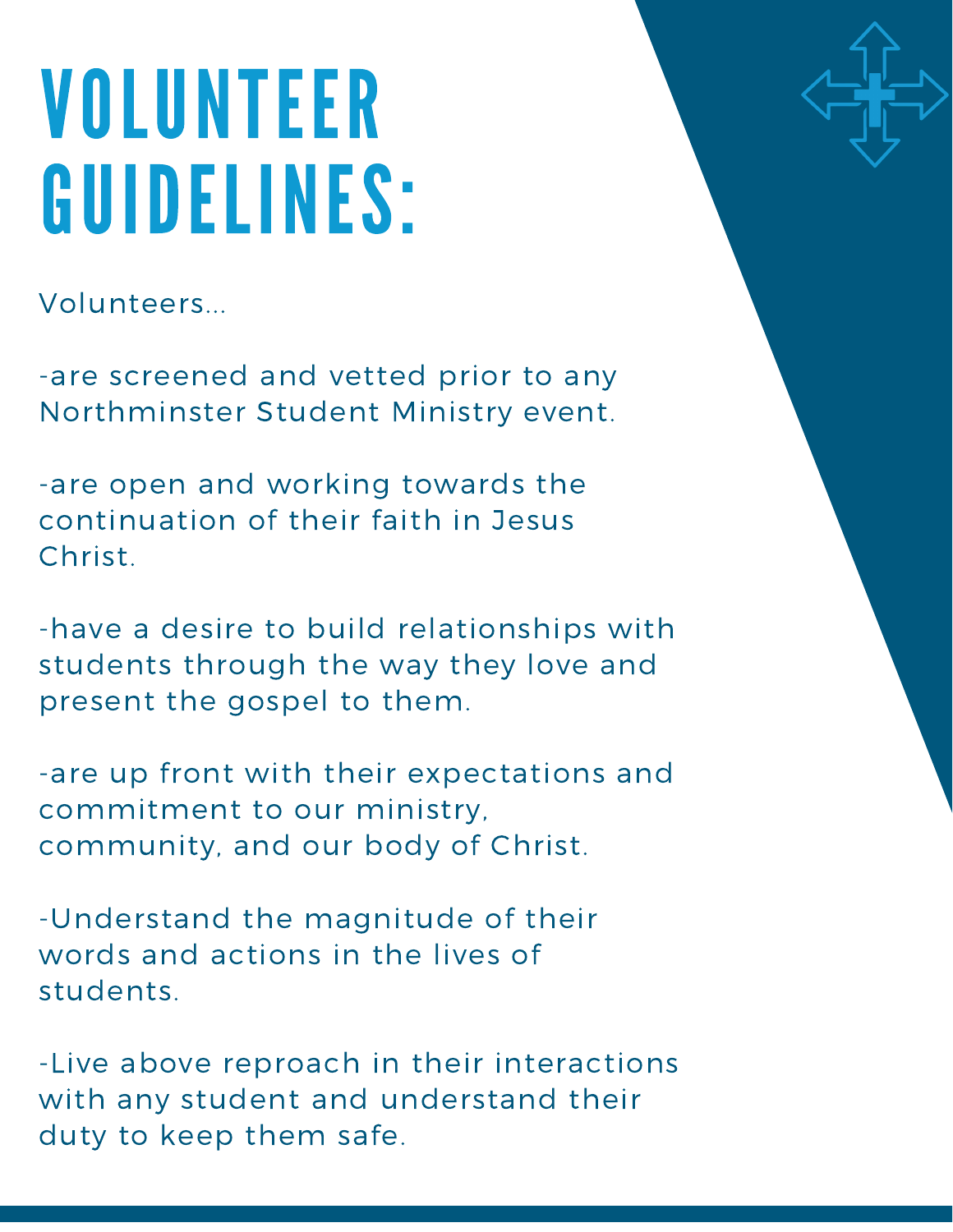## STUDENT SAFETY:

#### **Age Buffer**

All youth ministry leaders and volunteers must be 18 or older

#### **Background Check**

A bi-annual national criminal background check is required for all employees (regardless of position) and for all volunteers who work with children/students under the age of 18

#### **Responding to Allegations of Child Abuse**

In the event that an individual involved in the care of children at Northminster Presbyterian Church becomes aware of suspected abuse or neglect of a child under his/her care, the suspected abuse/neglect must be reported immediately to the Senior Pastor, Director of Children's Ministries, Director of Student Ministries, or the Executive Director of Programs, ort the Church Administrator for further action including reporting to authorities as may be mandated by state law.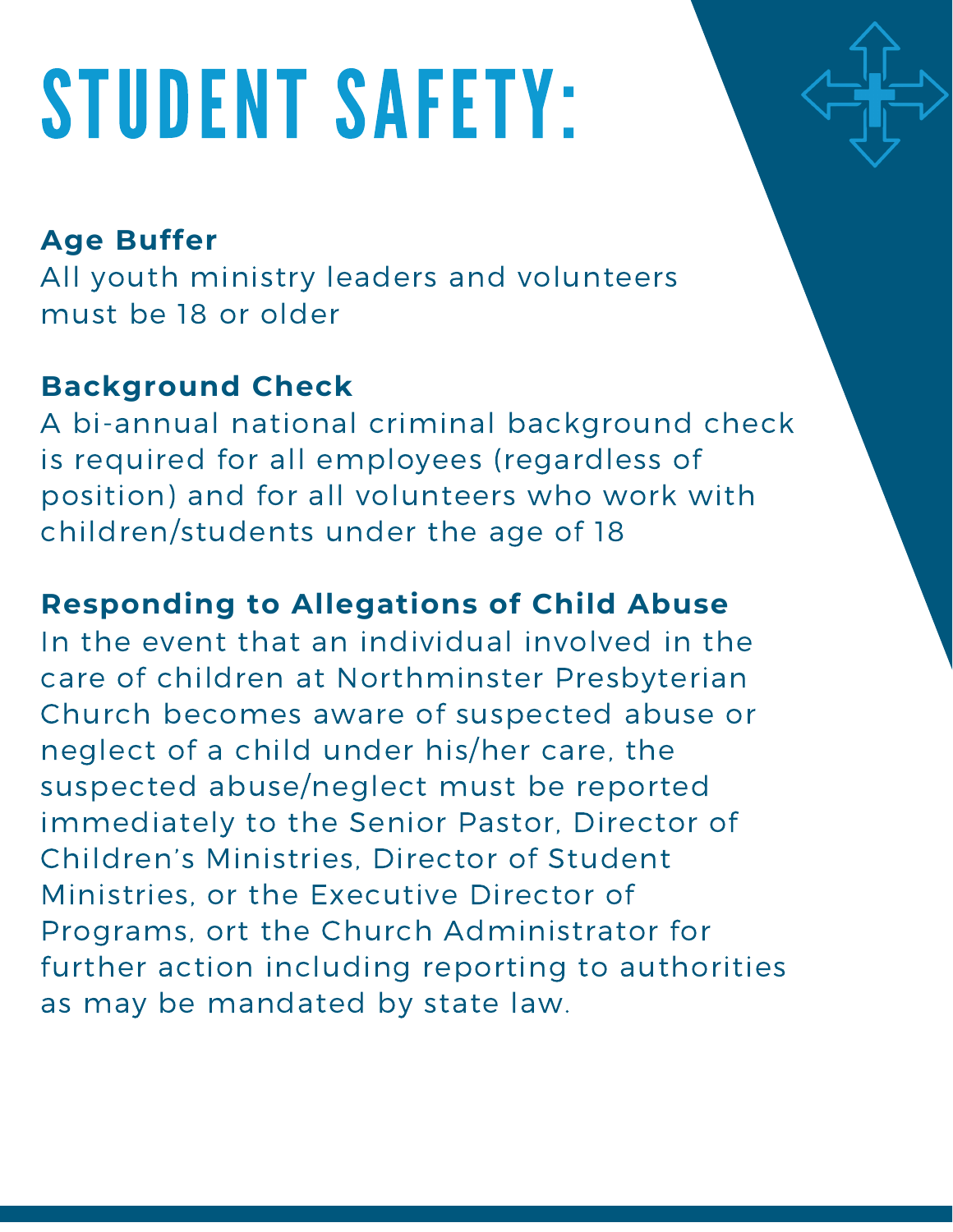## STUDENT SAFETY:

#### **Media Usage**

It is the policy of Northminster Presbyterian Church that photographs of children under the age of 18 are not to be published publically or shared with others without the written permission of the child's parent, caregiver, or guardian.

#### **Transportation of Children**

It is the responsibility of the parents or guardians to provide safe transportation to and from Northminster Presbyterian Church events. However, on occasion, Northminster Presbyterian Church may offer transportation for children/students for field trips